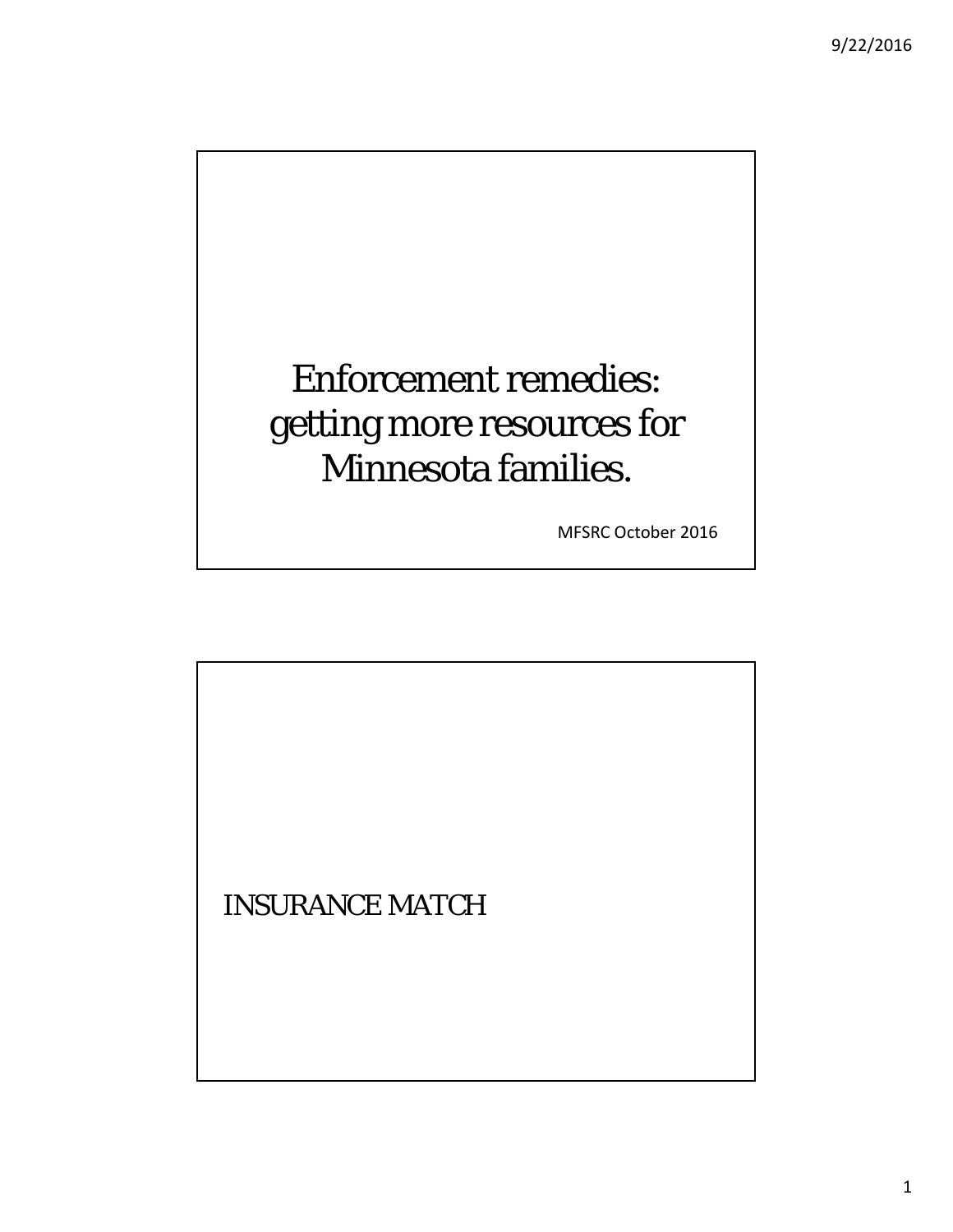#### Insurance match

- CAAD T0025 INSURANCE MATCH ‐ SEE REPORT ON DHS‐SIR
	- SEE REPORT DATED 20160927
	- DHS-SIR > PRISM > Documentation > Reports and Resources
	- Insurance Match
	- STW Insurance Match w PRISM 20160927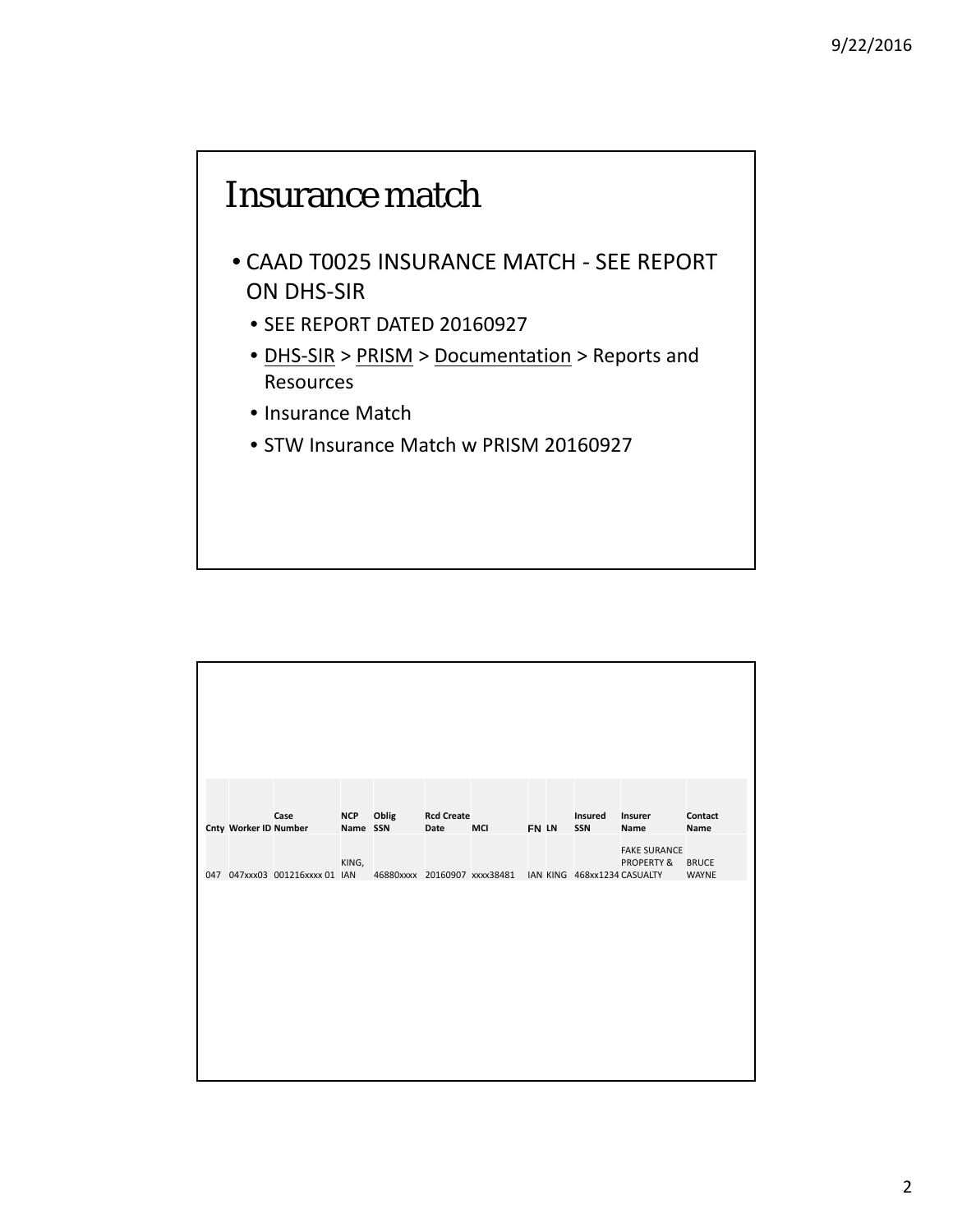

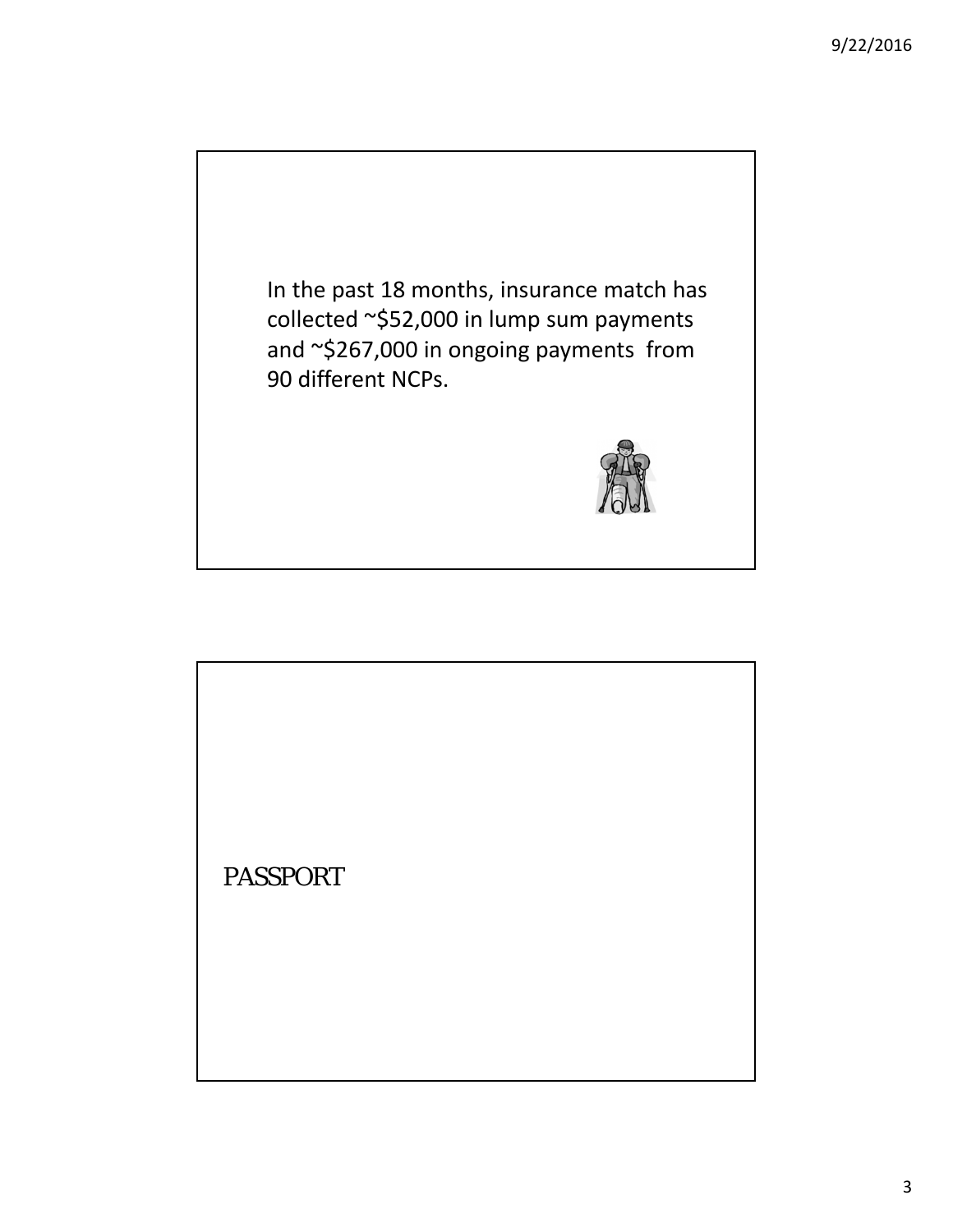#### Passport

- MN is a 'pay or stay' state; all current support and arrears must be paid off before passport hold is lifted.
- Very few exceptions:
	- Life or death of an immediate family member in another country
	- Mistake of fact
	- Court order

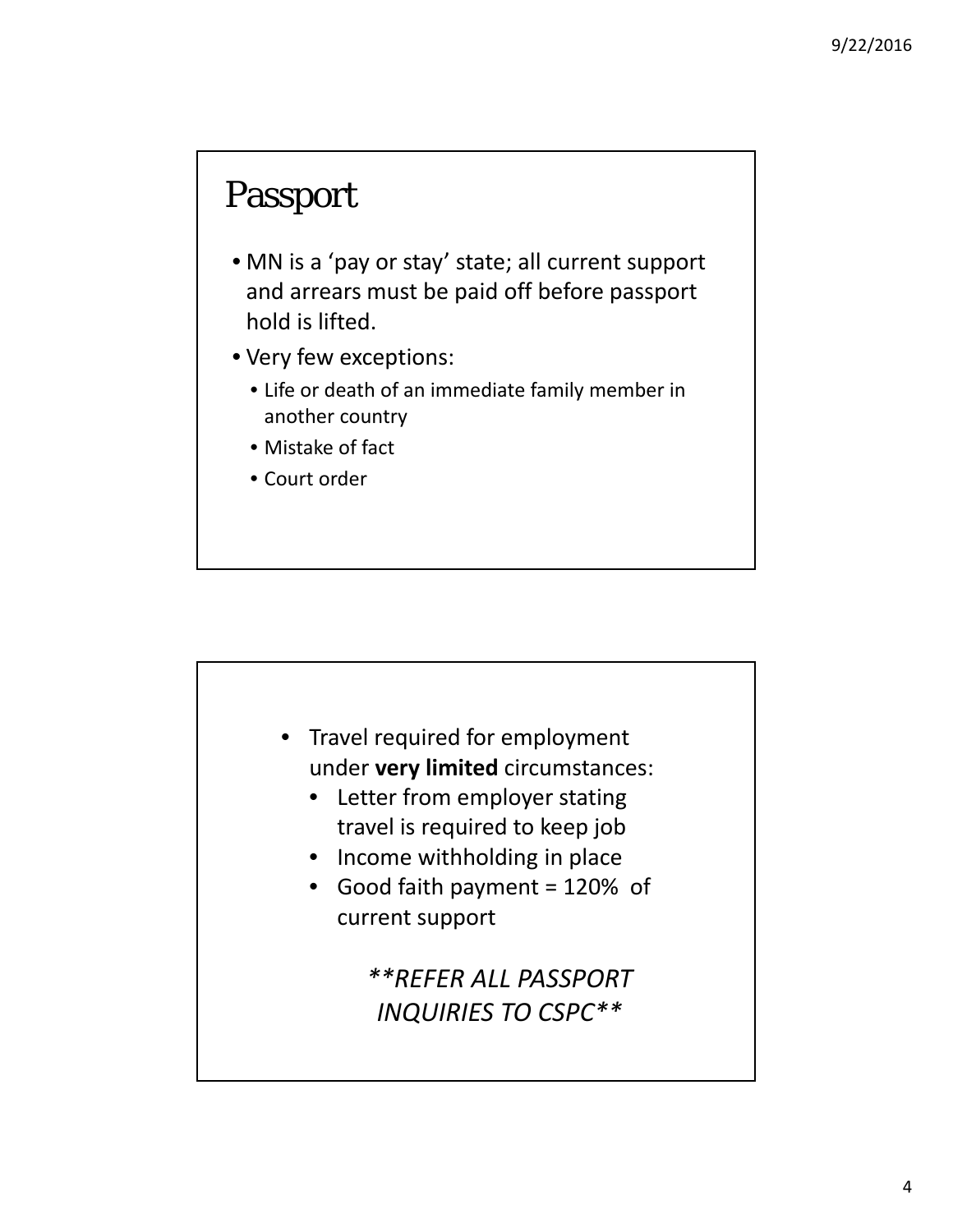

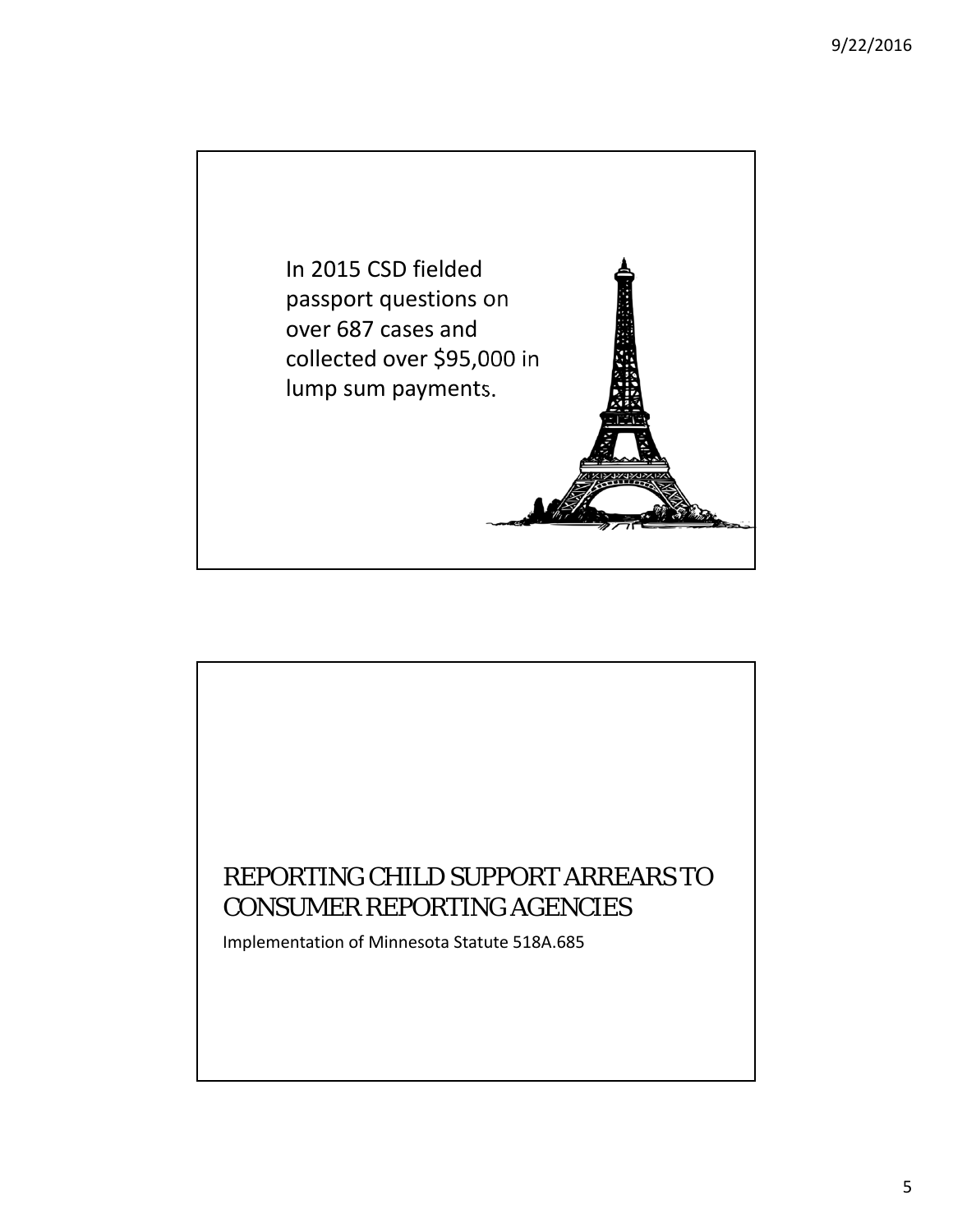#### 42 U.S. Code § 666

- States must have laws in effect providing for several enforcement remedies
- One of these is reporting arrearages to credit bureaus
- Must periodically report name of delinquent obligors and amount of overdue support

#### Minnesota Statute 518A.685

- Sought to codify procedures: threshold, notice requirement, administrative review
- Sought to provide for positive reporting of obligors with arrears but making payments
- Requires following "industry standards."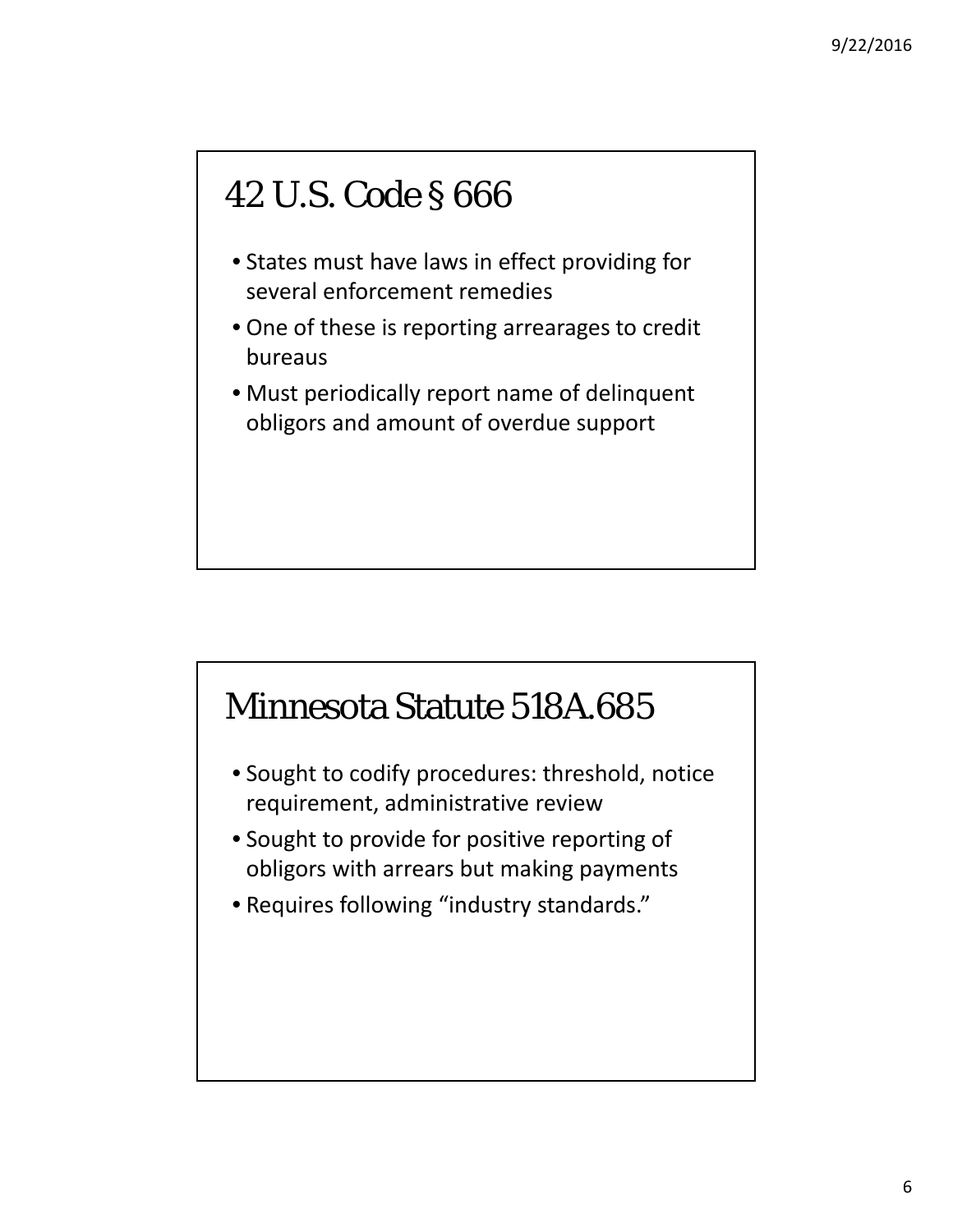#### Threshold and Criteria

- 3x monthly accrual
- \$1.00 if no accrual exists
- No active bankruptcy before 10/16/05
- Can't be debt w/ non‐accrual

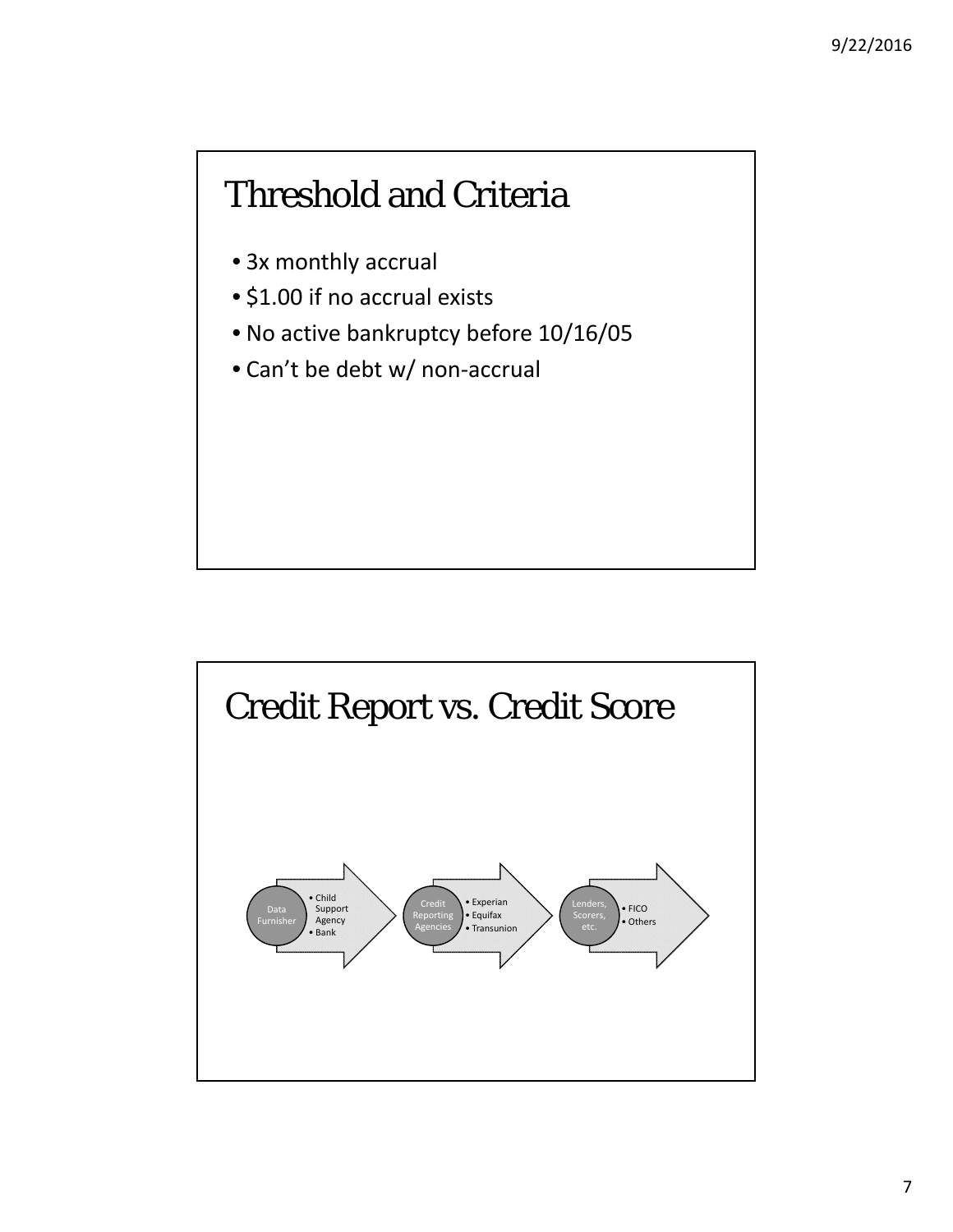#### Metro 2

• "Despite the competitive and organizational barriers within the credit industry, the consumer reporting agencies continue to work together to develop, maintain and enhance an industry‐standard reporting format. The task force's mission is to provide a standardized method for the reporting of accurate, complete and timely data."

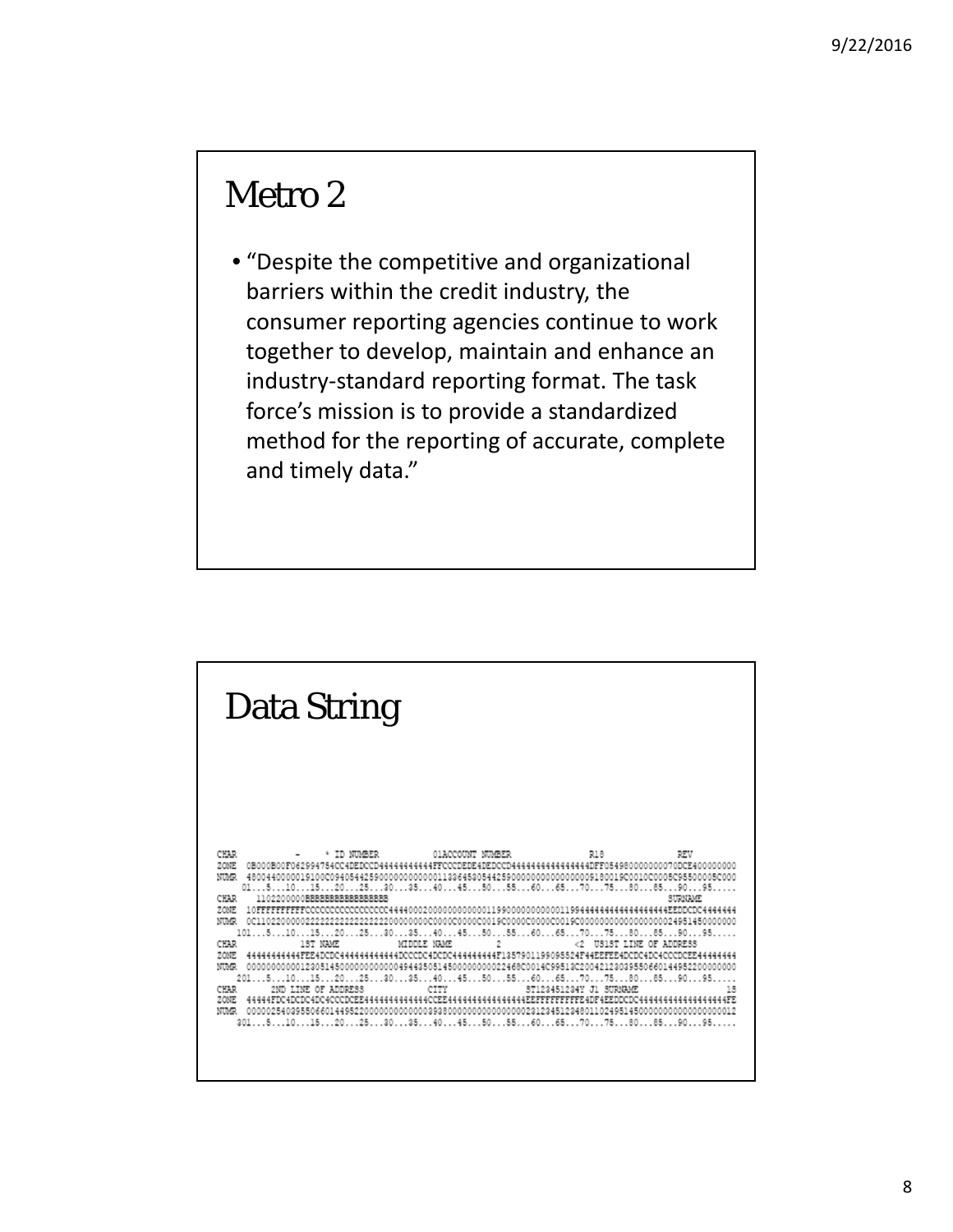#### Field Definitions

- (8) Portfolio Type
- (13) Terms Duration
- (15) Scheduled Monthly Payment Amount
- (16) Actual Payment Amount
- (17A) Account Status
- (18) Payment History Profile
- (19) Special Comment
- (20) Compliance Condition Code

#### Portfolio Type; Terms Duration

- Open (Portfolio Type)
- Accounts where the entire balance is due upon demand or that have one payment due as scheduled (i.e., Terms Duration = 001). This Portfolio Type is used by credit card reporters when the full balance amount is due each month (i.e., no revolving terms). This Portfolio Type is also used by Collection Agencies, Child Support Agencies, Debt Buyers, Student Loan Guarantors, the U.S. Department of Education (as guarantor) and Utility Services' payment plans.
- (Contrasted with: Line of Credit, Installment, Mortgage, Revolving)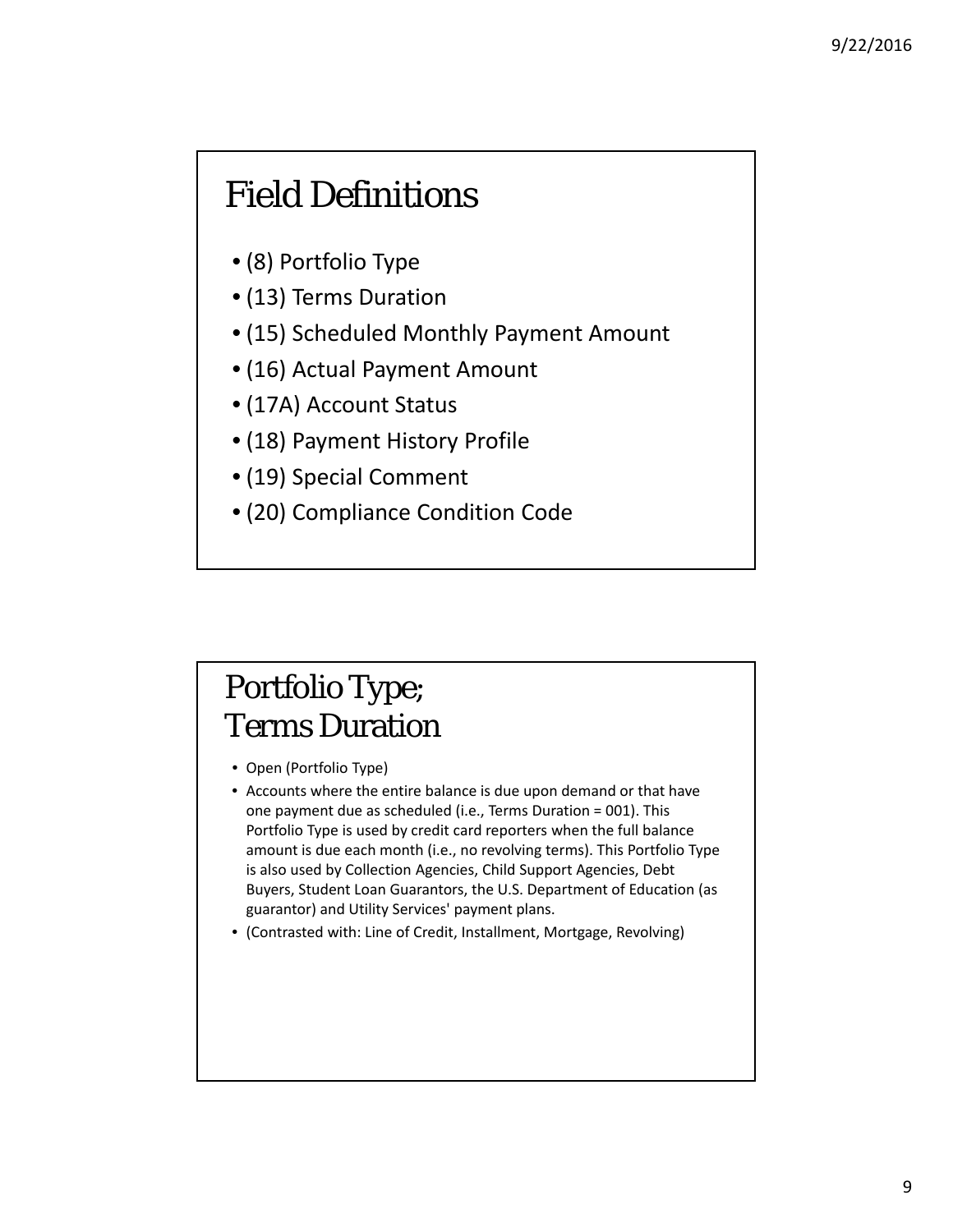Scheduled Monthly Payment Amount; Actual Payment Amount

- **Scheduled Monthly Payment Amount**: Report the dollar amount of the scheduled monthly payment due for this reporting period, whether principal, interest only or a combination of the two. Report in whole dollars only.
- **Actual Payment Amount**: Report the dollar amount of the monthly payment actually received for this reporting period in whole dollars only.

#### Account Status

- **11 (Paid in full; ongoing support)**
- **13 (Paid in full; no ongoing support; \$0)**
- **62 (Paid in full; previously in collections)**
- **71, 78, 80, 82‐84 (Age of oldest arrears)**
- **93 (Collections)**
- **DA (Delete Account)**
- **05 (Interstate case)**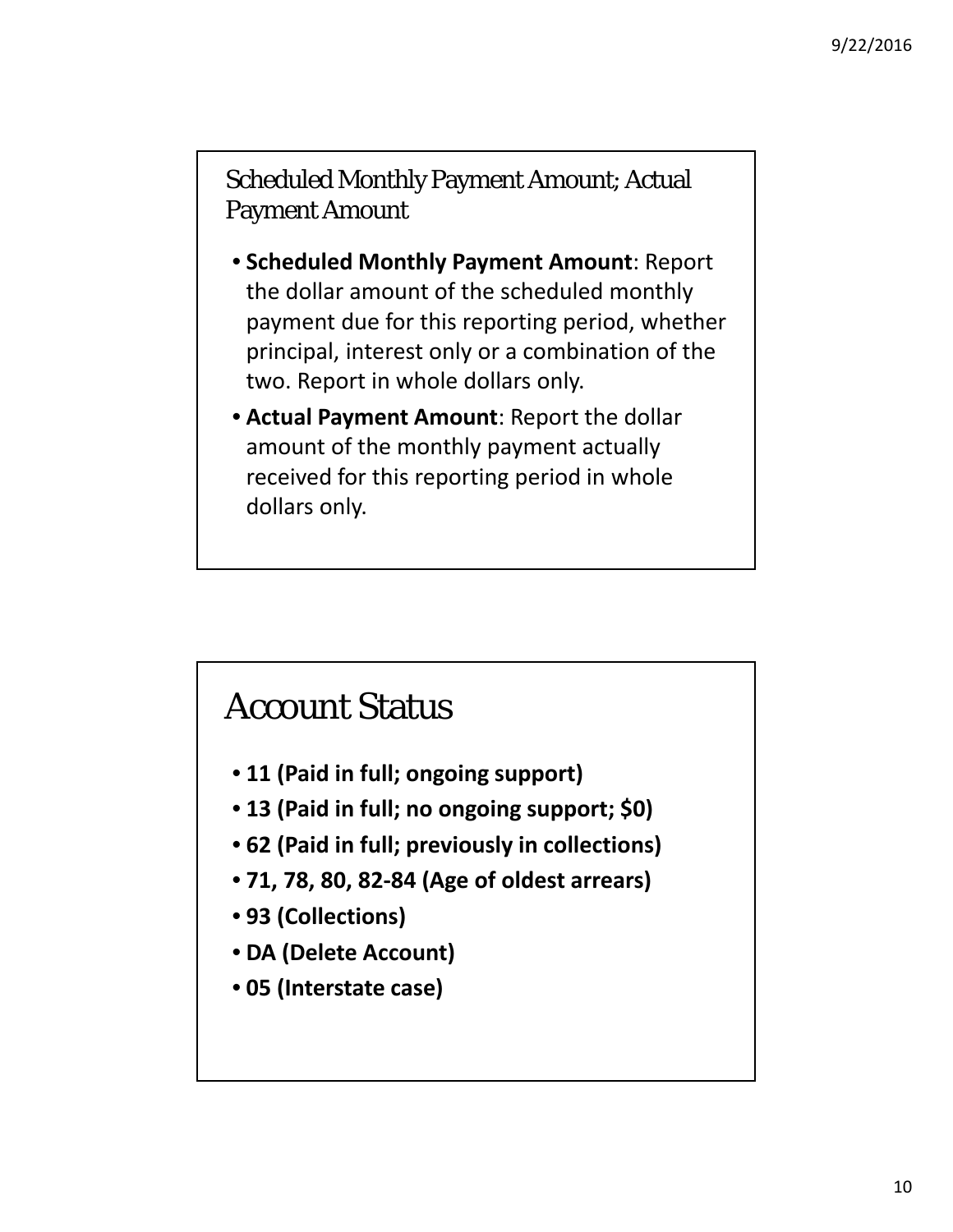#### Payment History Profile

- Contains up to 24 months of consecutive payment activity for the previous 24 reporting periods prior to the Date of Account Information (Field 24) being reported. Report one month's payment history in each byte from the left to right in most recent to least recent order. The first byte should represent the Account Status Code reported in the previous reporting period.
- Example: 000011000000EEEE0000BBBB

#### Special Comment

• When Status 71, 78, 80, 82‐84 or 93 is reported, the account should be reported with a Special Comment "CS" each month in order to overlay the date of first delinquency. Special Comment "CS" is reported only until the child or youngest child reaches the age of majority or emancipation, or the statute of limitations for judgments in that state has been reached.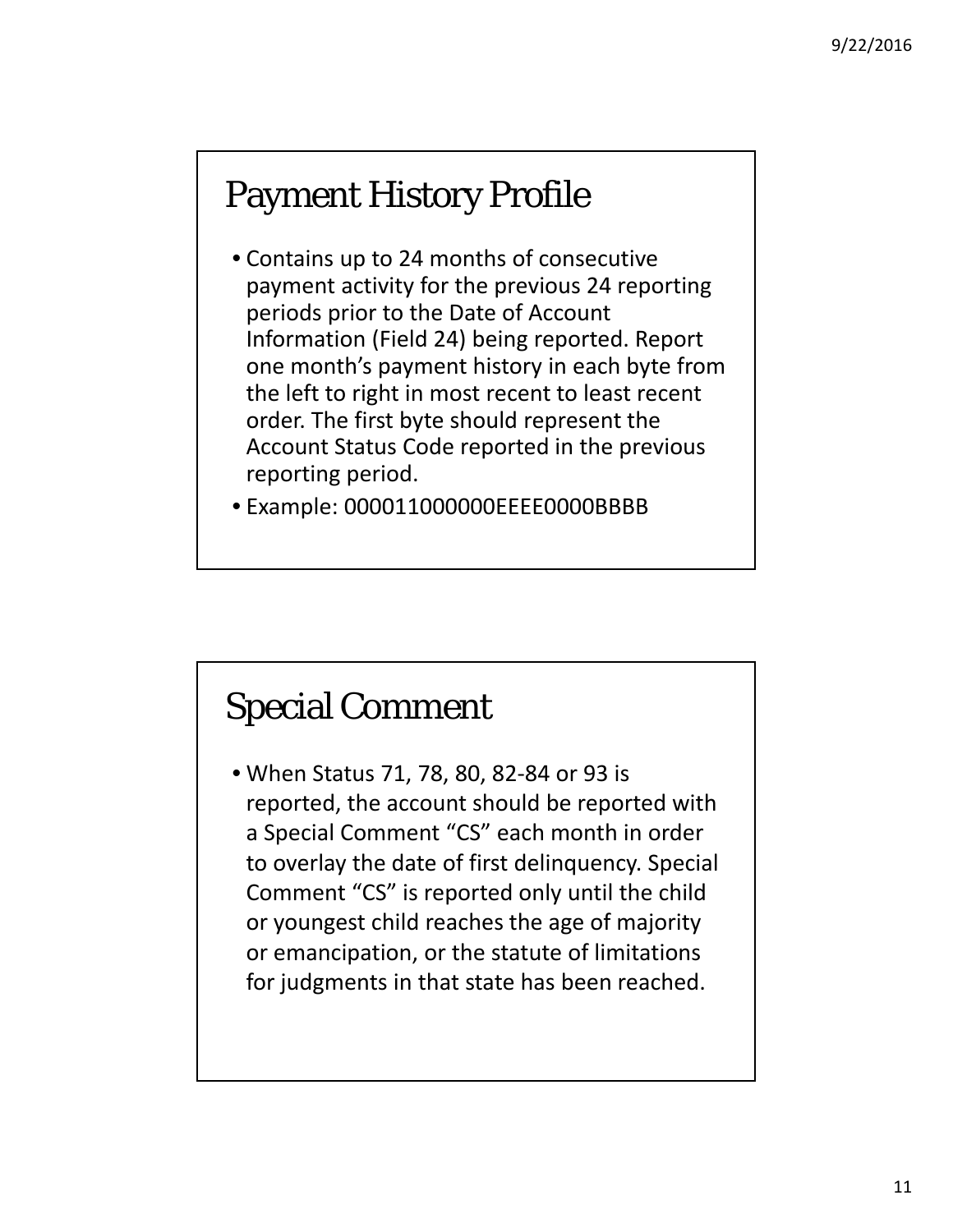#### Compliance Condition Code

#### • **Disputes**

- **XB**: Account information disputed by consumer under the Fair Credit Reporting Act. Definition: Reported when the completeness or accuracy of the account information is disputed by the consumer under the FCRA and investigation of the dispute is in progress by the data furnisher.
- **XC**: Completed investigation of FCRA dispute consumer disagrees. *Definition: Reported when the investigation of an FCRA dispute has been completed by the data furnisher; however, the consumer disagrees with the outcome of the investigation.*
- **XH**: Account previously in dispute investigation completed, reported by data furnisher (To be used for FCRA or FCBA disputes). *Definition: Reported when the investigation of a dispute by the data furnisher was completed.*
- **XR**: Removes the most recently reported Compliance Condition Code

| <b>CRCD Old</b>                                |                                                                                                                                                                                                                                               |                                                                                                                                                                               |                                                                                                                                                      |                                  |  |
|------------------------------------------------|-----------------------------------------------------------------------------------------------------------------------------------------------------------------------------------------------------------------------------------------------|-------------------------------------------------------------------------------------------------------------------------------------------------------------------------------|------------------------------------------------------------------------------------------------------------------------------------------------------|----------------------------------|--|
| V4FNKN01<br>01/07/09                           | *Action $(B, C, D, N)$ :<br>MCI: 0032696296 Submission Month: 12/2008<br>MCI: 0032696296 Name: CANDLE, WILLIAM A.<br>SSN: 473-01-4456 DOB: 07/07/76 Gender: M Number of Cases: 1<br>Initial Date Reported: 09/30/2008<br>Run Date: 12/31/2008 | PRISM<br>Credit Bureau Detail                                                                                                                                                 | In: PWQQ60 via QQT4 @A08 PWCST01<br>Disputed (Y or blank):<br>Amount Reported: 1023.69                                                               | $1:05$ PM                        |  |
| 1<br>$\overline{of}$ 1<br>$F20 = \text{Audit}$ | Account Status: 93<br>0032696295 01 CCH 01<br>Direct Command:                                                                                                                                                                                 | Case Detail Information<br>Case ID Oblig Seq<br>$\overline{\phantom{a}}$ $\overline{\phantom{a}}$<br>$\equiv$ $\equiv$<br>CRB detail 0032696296-266258 displayed successfully | Compliance Condition Code:<br>Arrears Balance Status<br>1023.69<br>F1=Help, F2=Quit, F3=Retrn, F4=Prev, F7=Up, F8=Down, F13=TRBL, F18=Main, F19=Glob | Reporting<br>SUB<br>$($ CRCD $)$ |  |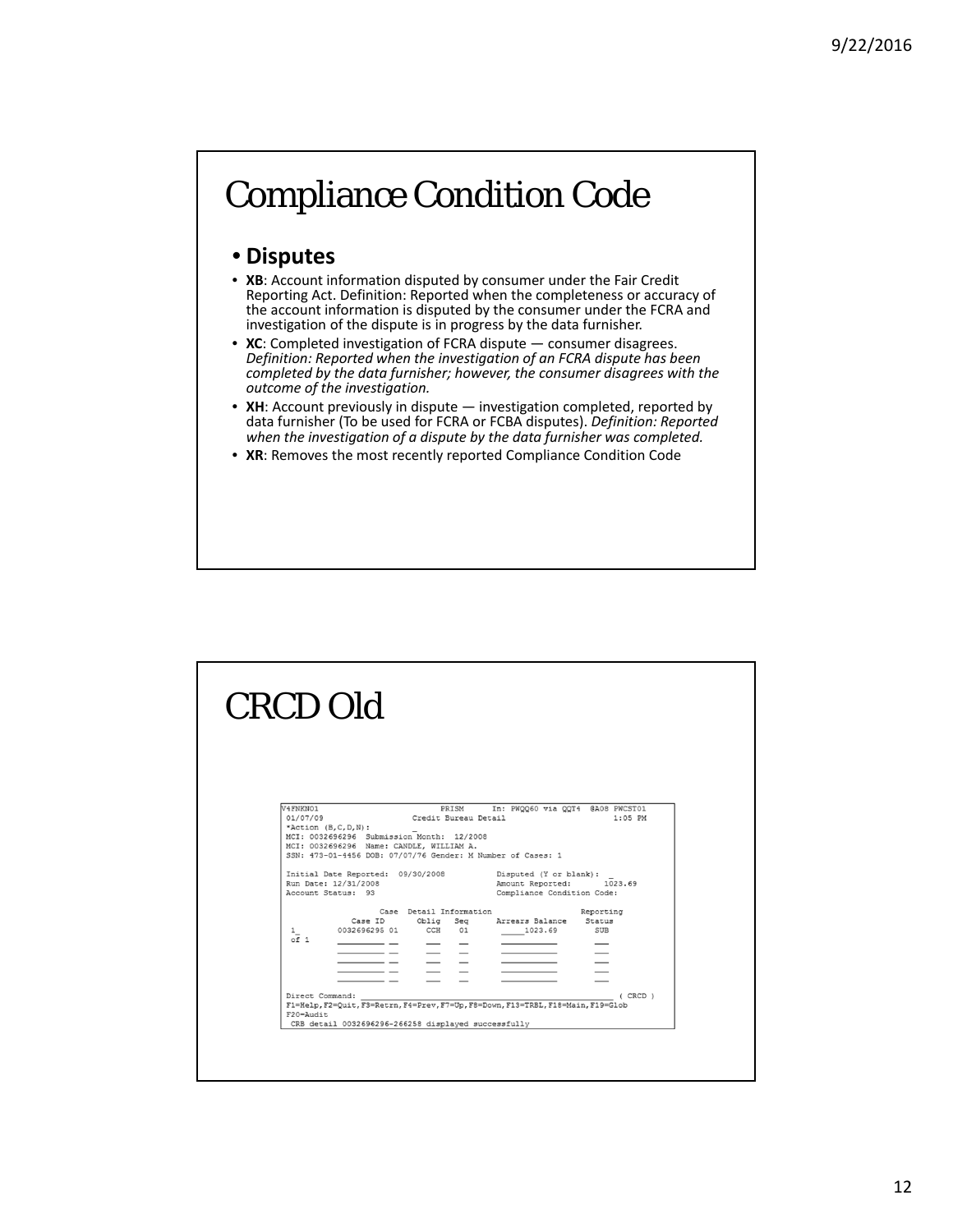|                              | <b>CRCD New</b>                                                                                                   |                                              |                                                                                                 |                         |  |
|------------------------------|-------------------------------------------------------------------------------------------------------------------|----------------------------------------------|-------------------------------------------------------------------------------------------------|-------------------------|--|
| V4FNKN01<br>06/16/2016       | *Action $(B, C, D, N)$ :<br>MCI: 0000000002 Submission Month: 06/2016<br>MCI: 0000000002 Name: CANDLE, WILLIAM A. | PRISM<br>Credit Bureau Detail                | In: PWQQ60 via QQT4 @A08 PWCST01<br>SSN: 473-01-4456 DOB: 07/07/86 Gender: M Number of Cases: 2 | $1:05$ PM               |  |
|                              | Initial Date Reported: 10/13/2012<br>Run Date: 06/11/2016<br>Account Status: 80                                   |                                              | Disputed (Y or blank):<br>Amount Reported:<br>Compliance Condition Code:                        | 520.73                  |  |
| $\overline{\circ f}$ 2       | Case ID<br>00000000001 01 CCH 01<br>0000000001 01 CMS 01                                                          | Case Detail Information<br>Oblig Seg<br>$ -$ | Arrears Balance Status<br>487.61<br>33.12                                                       | Reporting<br>SUB<br>SUB |  |
| Direct Command:<br>F20=Audit | CRB detail 0000000002-266258 displayed successfully                                                               |                                              | F1=Help, F2=Quit, F3=Retrn, F4=Prev, F7=Up, F8=Down, F13=TRBL, F18=Main, F19=Glob               | $($ CRCD $)$            |  |
|                              |                                                                                                                   |                                              |                                                                                                 |                         |  |

| VUFNKO01<br>PRISM In: PWQQ60 via QQT4 @A08 PWCST01<br>01/07/09<br>Credit Bureau Detail<br>$1:04$ PM<br>MCI: 0032696296 Name: CANDLE, WILLIAM A.<br>SSN: 473-01-4456 DOB: 07/07/76 Gender: M Number of Cases: 1<br>Initial Date<br>Submission<br>Amount<br>Reported<br>Month<br>Reported<br>.<br>-------------<br>------------<br>12/2008<br>1023.69<br>09/30/2008<br>11/2008<br>1244.34<br>09/30/2008<br>1599.70<br>10/2008<br>09/30/2008<br>09/2008<br>1489.14<br>09/30/2008<br>08/2008<br>0.00<br>09/30/2008<br>*** End of Data ***<br>MCI: 0032696296 Submission Date:<br>Direct Command:<br>(CRCD)<br>F1=Help, F2=Quit, F3=Retrn, F4=Prev, F7=Up, F8=Down, F13=TRBL, F18=Main, F19=Glob | Position cursor or enter screen value to select |  |
|---------------------------------------------------------------------------------------------------------------------------------------------------------------------------------------------------------------------------------------------------------------------------------------------------------------------------------------------------------------------------------------------------------------------------------------------------------------------------------------------------------------------------------------------------------------------------------------------------------------------------------------------------------------------------------------------|-------------------------------------------------|--|
|                                                                                                                                                                                                                                                                                                                                                                                                                                                                                                                                                                                                                                                                                             |                                                 |  |
|                                                                                                                                                                                                                                                                                                                                                                                                                                                                                                                                                                                                                                                                                             |                                                 |  |
|                                                                                                                                                                                                                                                                                                                                                                                                                                                                                                                                                                                                                                                                                             |                                                 |  |
|                                                                                                                                                                                                                                                                                                                                                                                                                                                                                                                                                                                                                                                                                             |                                                 |  |
|                                                                                                                                                                                                                                                                                                                                                                                                                                                                                                                                                                                                                                                                                             |                                                 |  |
|                                                                                                                                                                                                                                                                                                                                                                                                                                                                                                                                                                                                                                                                                             |                                                 |  |
|                                                                                                                                                                                                                                                                                                                                                                                                                                                                                                                                                                                                                                                                                             |                                                 |  |
|                                                                                                                                                                                                                                                                                                                                                                                                                                                                                                                                                                                                                                                                                             |                                                 |  |
|                                                                                                                                                                                                                                                                                                                                                                                                                                                                                                                                                                                                                                                                                             |                                                 |  |
|                                                                                                                                                                                                                                                                                                                                                                                                                                                                                                                                                                                                                                                                                             |                                                 |  |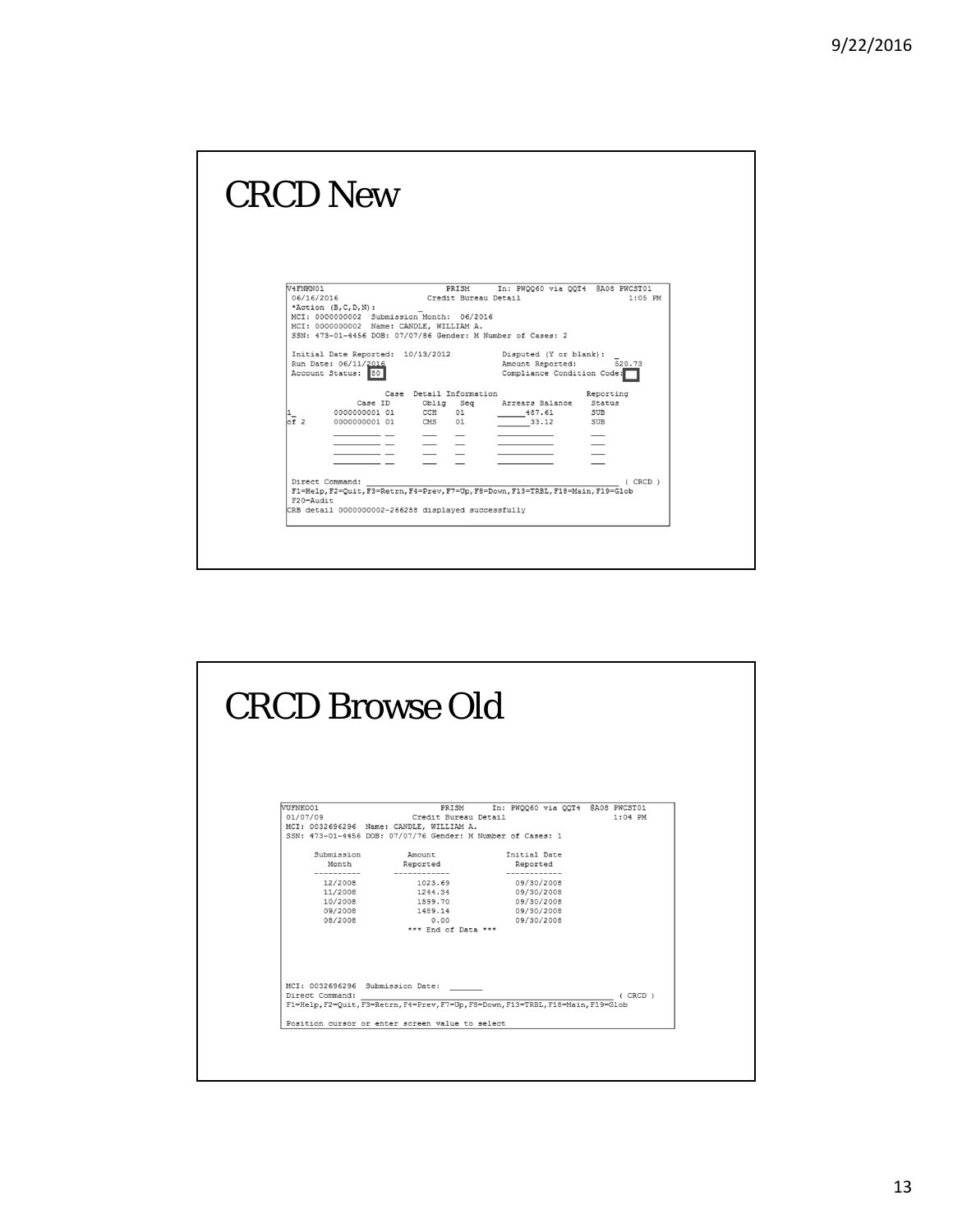| <b>CRCD Browse New</b>                                                                                                |                                                                                                                                      |                                                                                                                                                        |                                                                |              |
|-----------------------------------------------------------------------------------------------------------------------|--------------------------------------------------------------------------------------------------------------------------------------|--------------------------------------------------------------------------------------------------------------------------------------------------------|----------------------------------------------------------------|--------------|
| VUFNKO01<br>06/16/16<br>PM MCI: 0000000002 Name: CANDLE, WILLIAM A.                                                   | PRISM<br>SSN: 473-01-4456 DOB: 07/07/86 Gender: M Number of Cases: 2                                                                 | In: PWQQ60 via QQT4 @A08 PWCST01<br>Credit Bureau Detail                                                                                               |                                                                | 1:04         |
| Submission                                                                                                            | Amount                                                                                                                               | Initial Date                                                                                                                                           | Account                                                        |              |
| Month<br>---------                                                                                                    | Reported                                                                                                                             | Reported                                                                                                                                               | Status                                                         |              |
| 06/2016<br>05/2016<br>04/2016<br>03/2016<br>02/2016<br>01/2016<br>12/2015<br>11/2015<br>10/2015<br>09/2015<br>08/2015 | 520.73<br>520.73<br>346.59<br>173.00<br>3.83<br>1094.05<br>1090.45<br>1086.97<br>1083.38<br>1079.90<br>2960.43                       | 10/13/2012<br>10/13/2012<br>10/13/2012<br>10/13/2012<br>10/13/2012<br>10/13/2012<br>10/13/2012<br>10/13/2012<br>10/13/2012<br>10/13/2012<br>10/13/2012 | 80<br>93<br>93<br>93<br>93<br>93<br>93<br>93<br>93<br>93<br>93 |              |
| MCI: 0000000002 Submission Date:<br>Direct Command:                                                                   | F1=Help, F2=Ouit, F3=Retrn, F4=Prev, F7=Up, F8=Down, F13=TRBL, F18=Main, F19=Glob<br>Position cursor or enter screen value to select |                                                                                                                                                        |                                                                | $($ CRCD $)$ |

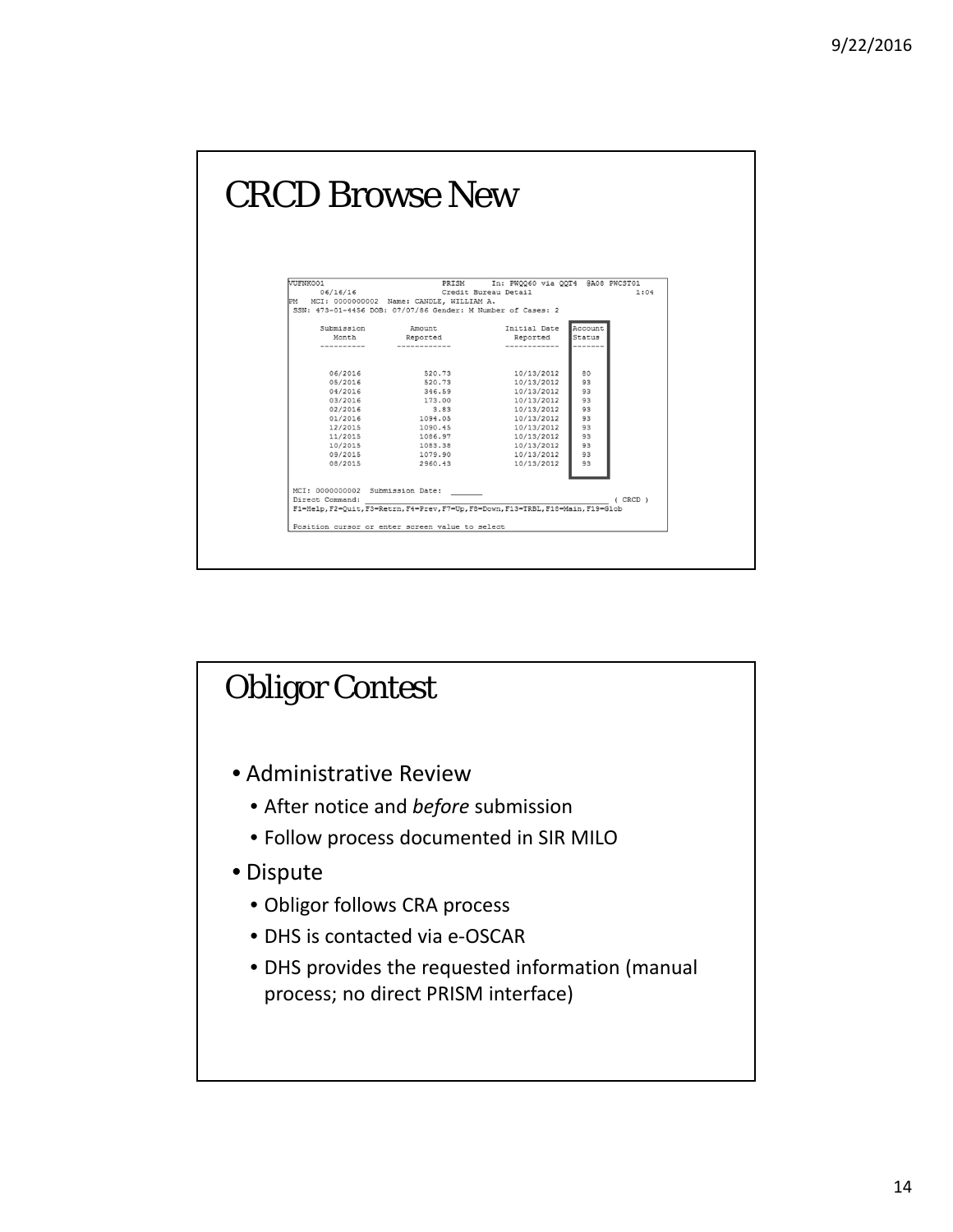#### Dispute Process

- Obligor contacts one of the CRAs
- Transunion: http://www.transunion.com/credit‐ disputes/dispute‐your‐credit
- Equifax: https://www.ai.equifax.com/CreditInvestigatio n/home.action

DLS Driver's License Suspension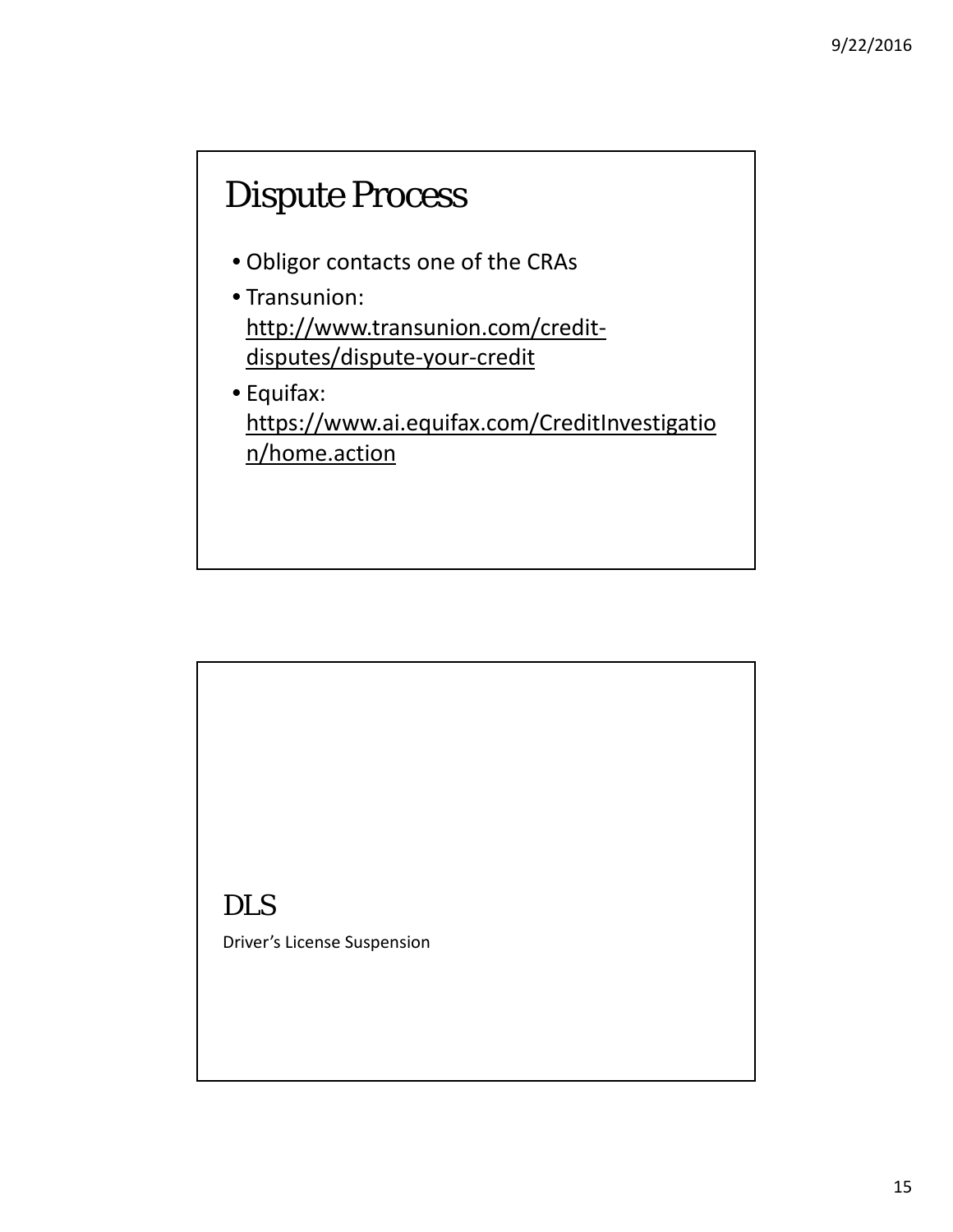#### What does PRISM do?

- Criteria
- Selection
- Notice
	- Payment Agreement
	- No Payment Agreement

#### What does PRISM do?

- Active Suspension
	- Payment Agreement
	- Motion to reinstate the DL
	- Court Order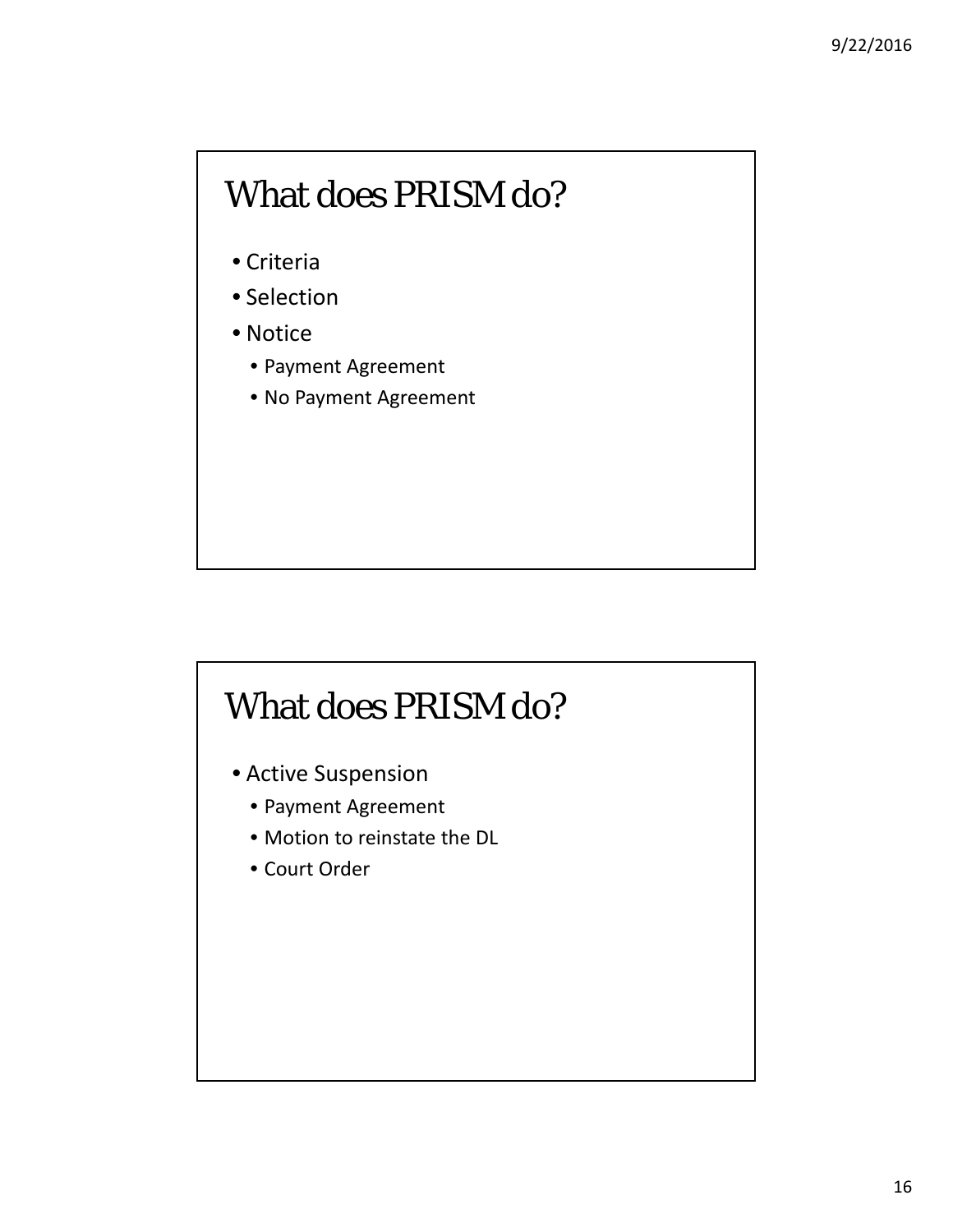#### What should the worker do?

- Payment Agreement
- Court Order
- Interface did not work
- NCP is at a truck stop and DL is suspended
- NCP needs DL for work
- Don't suppress let PRSIM do it's thing

#### FIDM

Financial Institution Data Match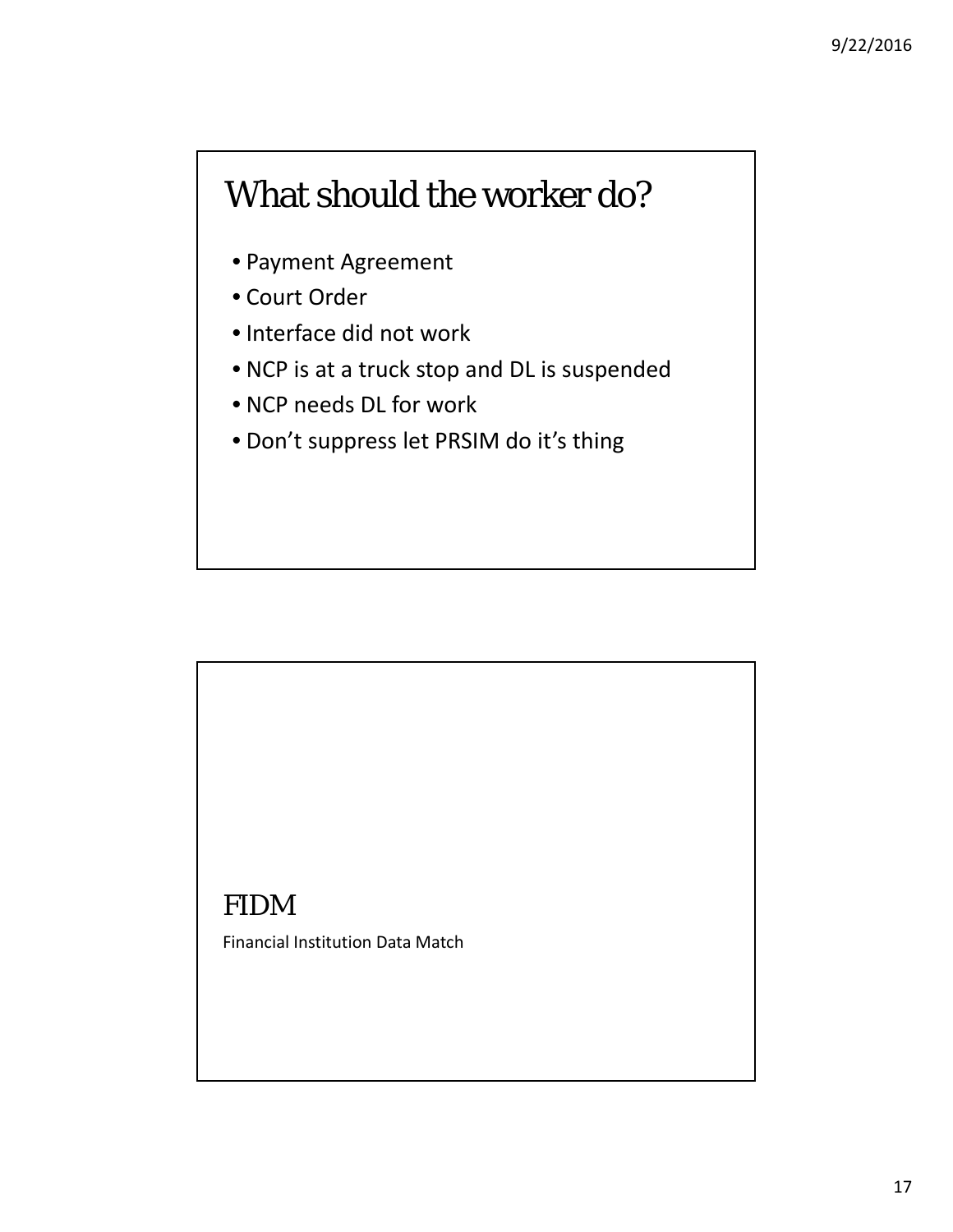#### FIDM

- CSO manual review
- Verify the SSN
- Verify Account holder name
- Threshold
- Criteria
- FIDM Levy Checklist created by CLV

#### CSOs may not use FIDM because?

- Small community
- No account balance
- Fear of joint accounts
- Unsure of the process
- Strained relationship with FI
- FIDM Distribution
- Already paying via IW
- Not sure of exemptions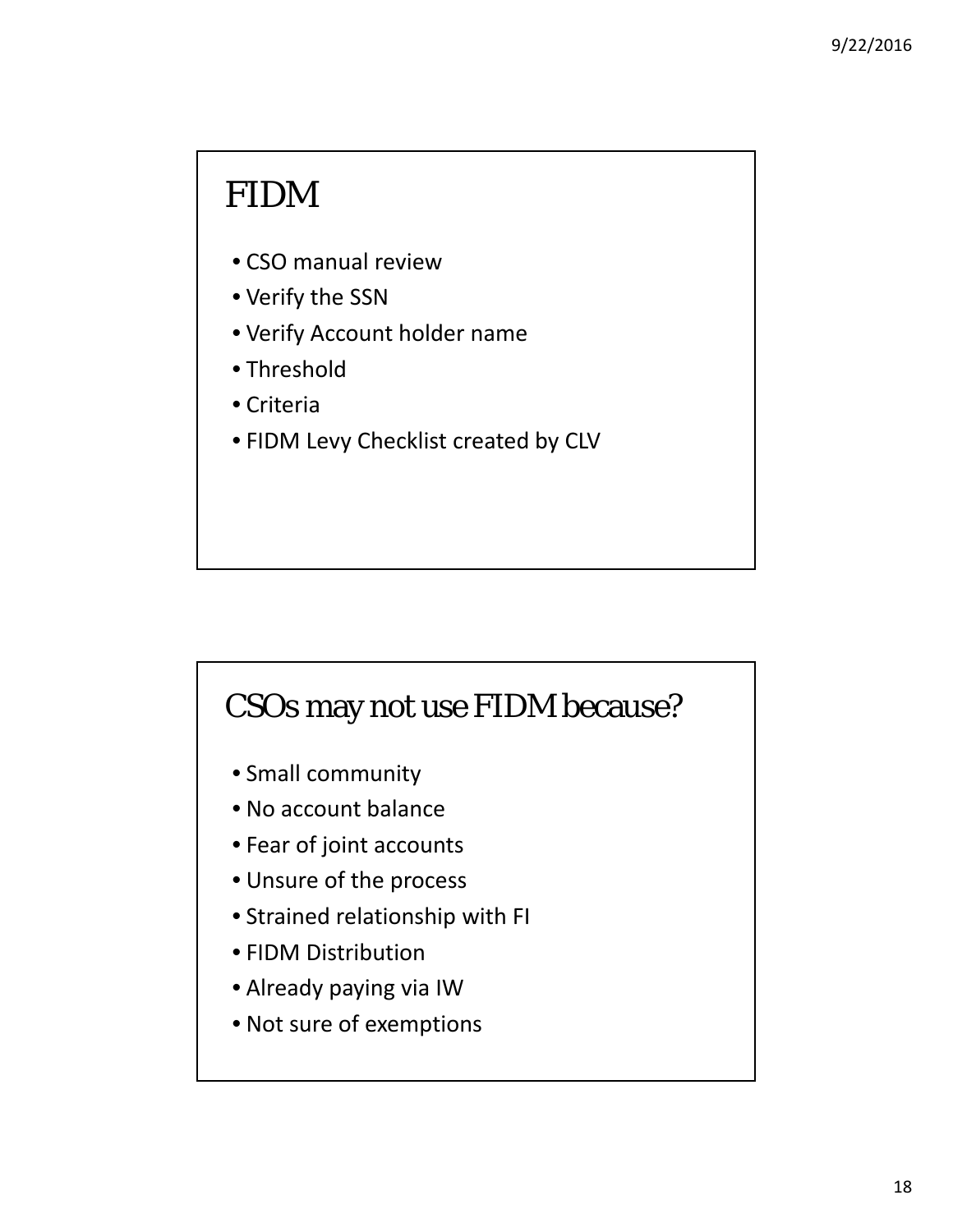| Comparison between May 2010 and Jan 2015 data:                                                                          | <b>May 2010</b> | <b>Jan 2015</b> |  |
|-------------------------------------------------------------------------------------------------------------------------|-----------------|-----------------|--|
| # Unique NCPs eligible for levy per month                                                                               | 7,582           | 15,886          |  |
| <b>Number of Levies declined</b>                                                                                        | 10,441          | 19,605          |  |
| Reasons for levy decline                                                                                                |                 |                 |  |
| BAL = account balance is low                                                                                            | 9,215           | 17,370          |  |
| <b>BNK = The NCP has filed Bankruptcy</b>                                                                               | $\mathbf{1}$    | $\mathbf 0$     |  |
| $CRT = court order$ prohibits                                                                                           | 11              | 6               |  |
| $INT =$ initiating interstate action involved                                                                           | 192             | 484             |  |
| LOW = low arrears                                                                                                       | 57              | 77              |  |
| OFF = threshold not met due to offset                                                                                   | $\mathbf 0$     | $1\,$           |  |
| PA = NCP funds all public assistance                                                                                    | 27              | 36              |  |
| SUP = supervisor decision to not initiate levy                                                                          | 880             | 1,569           |  |
| $WRG = wrong person$                                                                                                    | 58              | 62              |  |
| Cases eligible for levy with arrears less than \$5,000 per month                                                        | 3,880           | 9,283           |  |
| Cases eligible for levy with arrears greater than \$5,000 per month                                                     | 6,280           | 13,740          |  |
| Number of levies completed by counties May 2010, Jan 2015                                                               | 201             | 284             |  |
| Levy action initiated by notice to FI and NCP                                                                           |                 |                 |  |
| Number of levies completed by counties since FIDM began                                                                 | 24,719          | 38,300          |  |
| Total of FIDM collections received in May 2010, Jan 2015                                                                | \$120,983.38    | \$121,675.90    |  |
| <b>Total FIDM collections since FIDM began</b>                                                                          | \$19,288,405.31 | \$30,554,833.58 |  |
| Avg # FIDM hearings per month June 1, 2009-May 31, 2010, and Jan 1, 2014-Jan 31, 2015                                   | 4.75            | 3.0             |  |
| May 2010: Statewide: out of 13,715 matched accounts, 5,555 (about 40%) had \$0, negative, or not reported (NR) balance. |                 |                 |  |
| January 2015: Statewide: out of 23,023 matched accounts, 9,354 (40%) had \$0, negative, or not reported (NR) balance.   |                 |                 |  |

# EIWO Electronic Income Withholding Order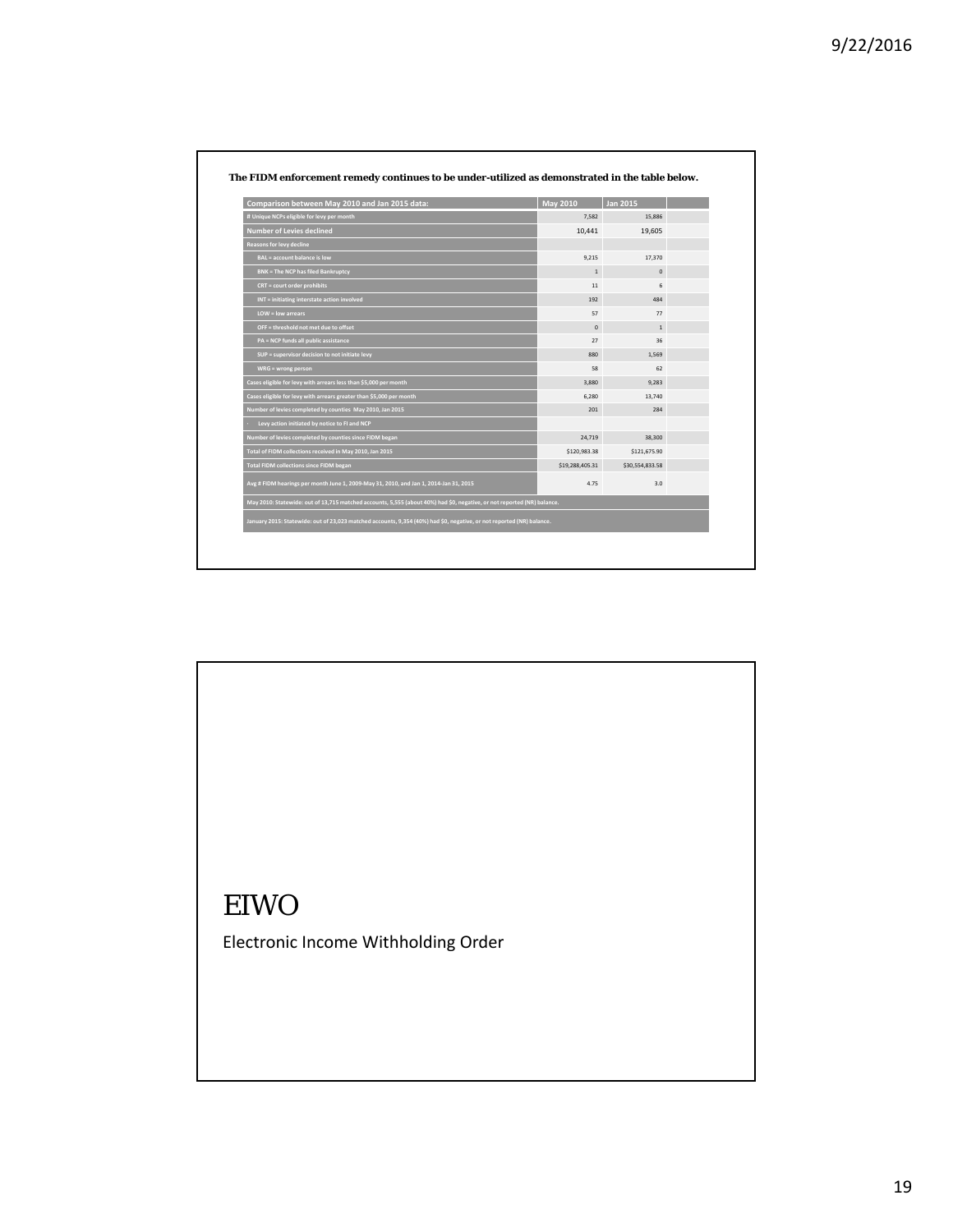#### What's EIWO?

- Send income withholding electronically to an employer
- Required by the Federal Office of Child Support Enforcement (OCSE)
- Employers contact OCSE to sign up
- We must send IW electronically



- Monthly file from OCSE
	- This file updates the PRISM Employer table
- Needs INWD record created
- Overnight processing
- *May* receive an acknowledgement back from employer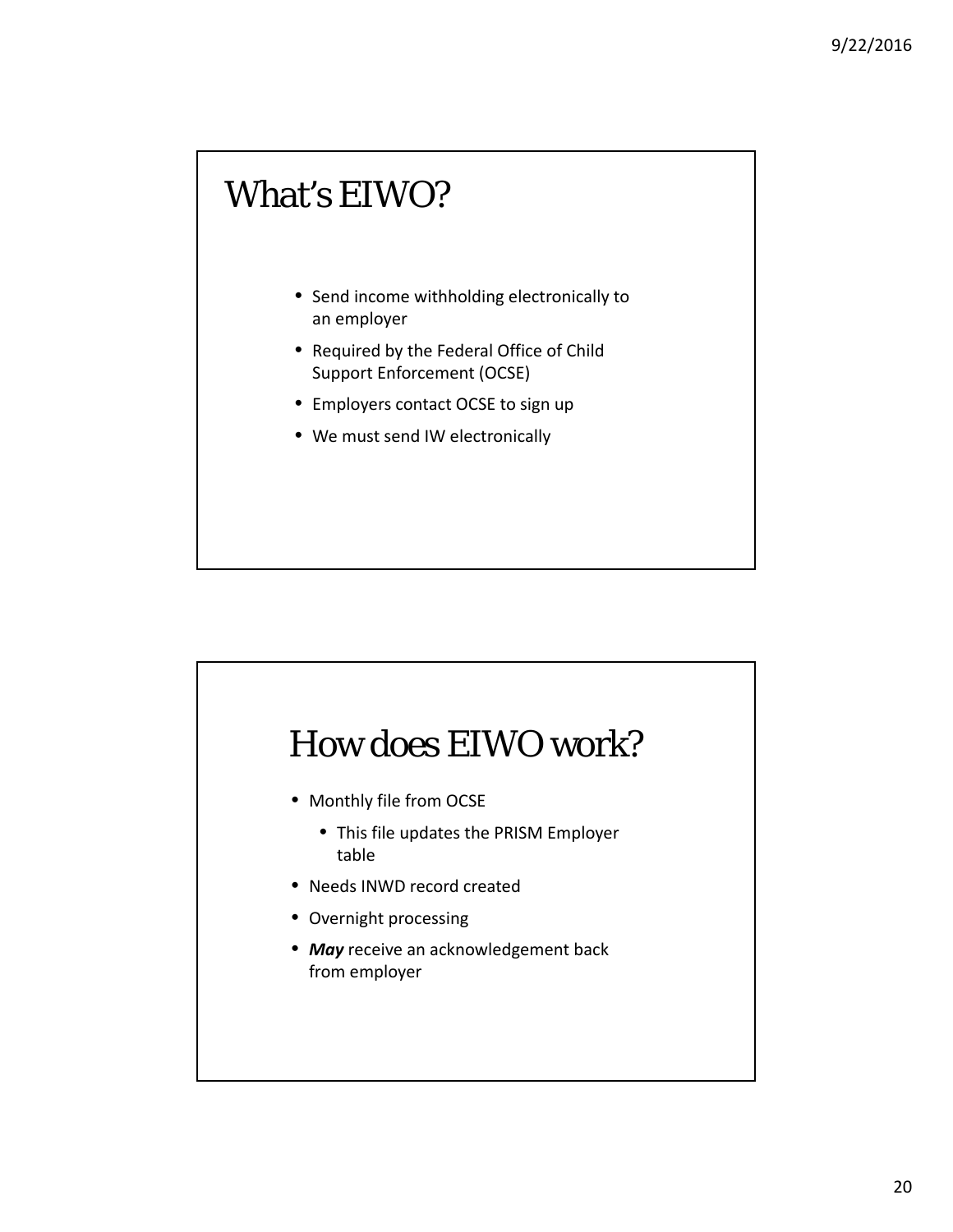#### What types are there?

- EIWO Type:
	- AMD AMENDED
	- EMP EMPLOYER INITIATED
	- LUM LUMP SUM
	- ORG ORIGINAL
	- TRM TERMINATION

## More about EIWO • How do I resend the EIWD record? • Issues we have seen: • Removing Interstate Initiating code to build IW • Incorrect Acknowledgements from employers